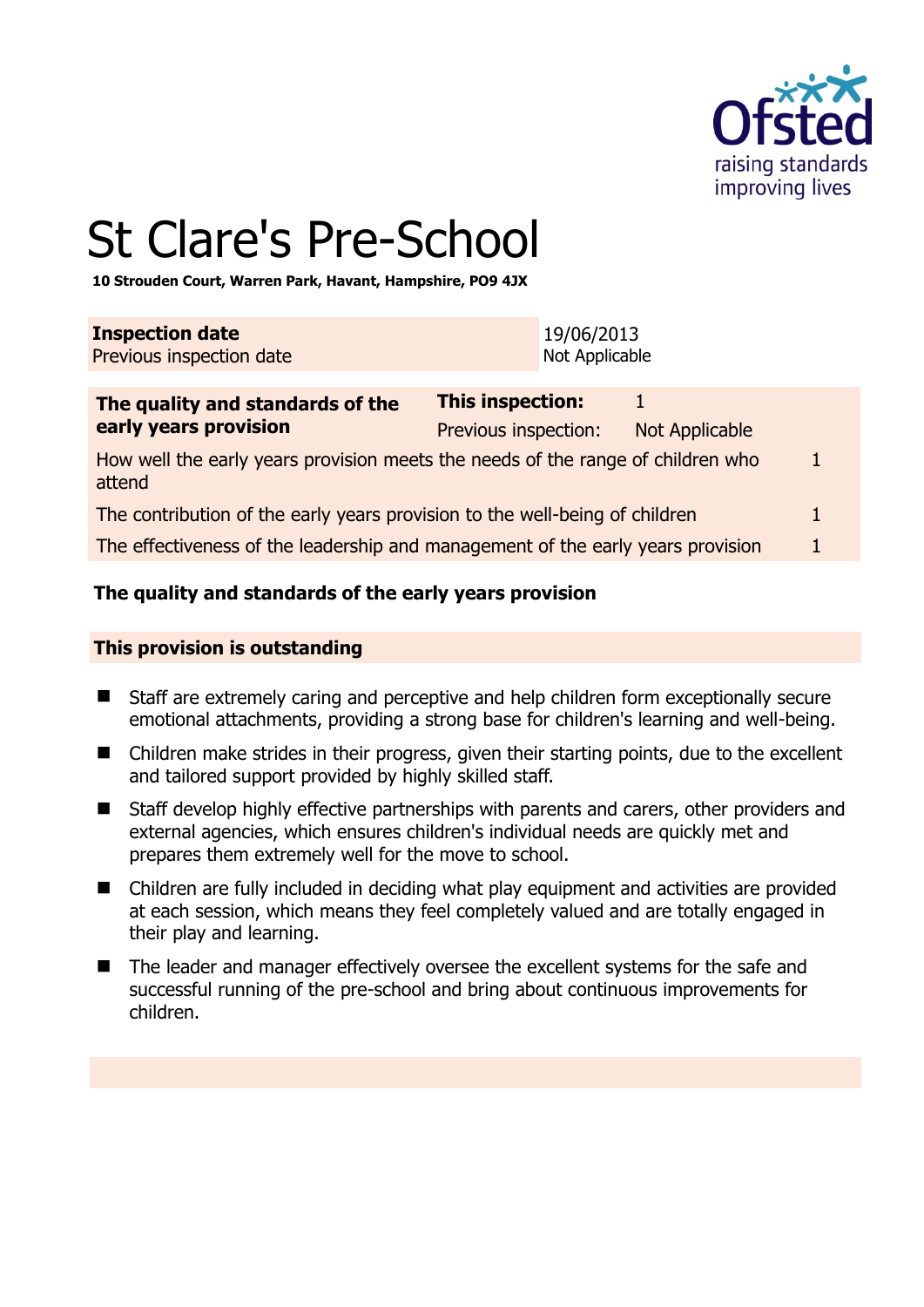# **Information about this inspection**

Inspections of registered early years provision are:

- scheduled at least once in every inspection cycle the current cycle ends on 31 July 2016
- scheduled more frequently where Ofsted identifies a need to do so, for example where provision was previously judged inadequate
- **•** brought forward in the inspection cycle where Ofsted has received information that suggests the provision may not be meeting the legal requirements of the Early Years Foundation Stage or where assessment of the provision identifies a need for early inspection
- **•** prioritised where we have received information that the provision is not meeting the requirements of the Early Years Foundation Stage and which suggests children may not be safe
- scheduled at the completion of an investigation into failure to comply with the requirements of the Early Years Foundation Stage.

The provision is also registered on the voluntary and compulsory parts of the Childcare Register. This report includes a judgment about compliance with the requirements of that register.

# **Inspection activities**

- The inspector observed activities in the main rooms and the outdoor area.
- The inspector had discussions with staff, children and parents.
- $\blacksquare$  The inspector undertook a joint observation with the deputy.
- The inspector sampled a range of documentation including children's records, staff suitability and safeguarding procedures, self-evaluation and action plans.

#### **Inspector**  Jacqueline Munden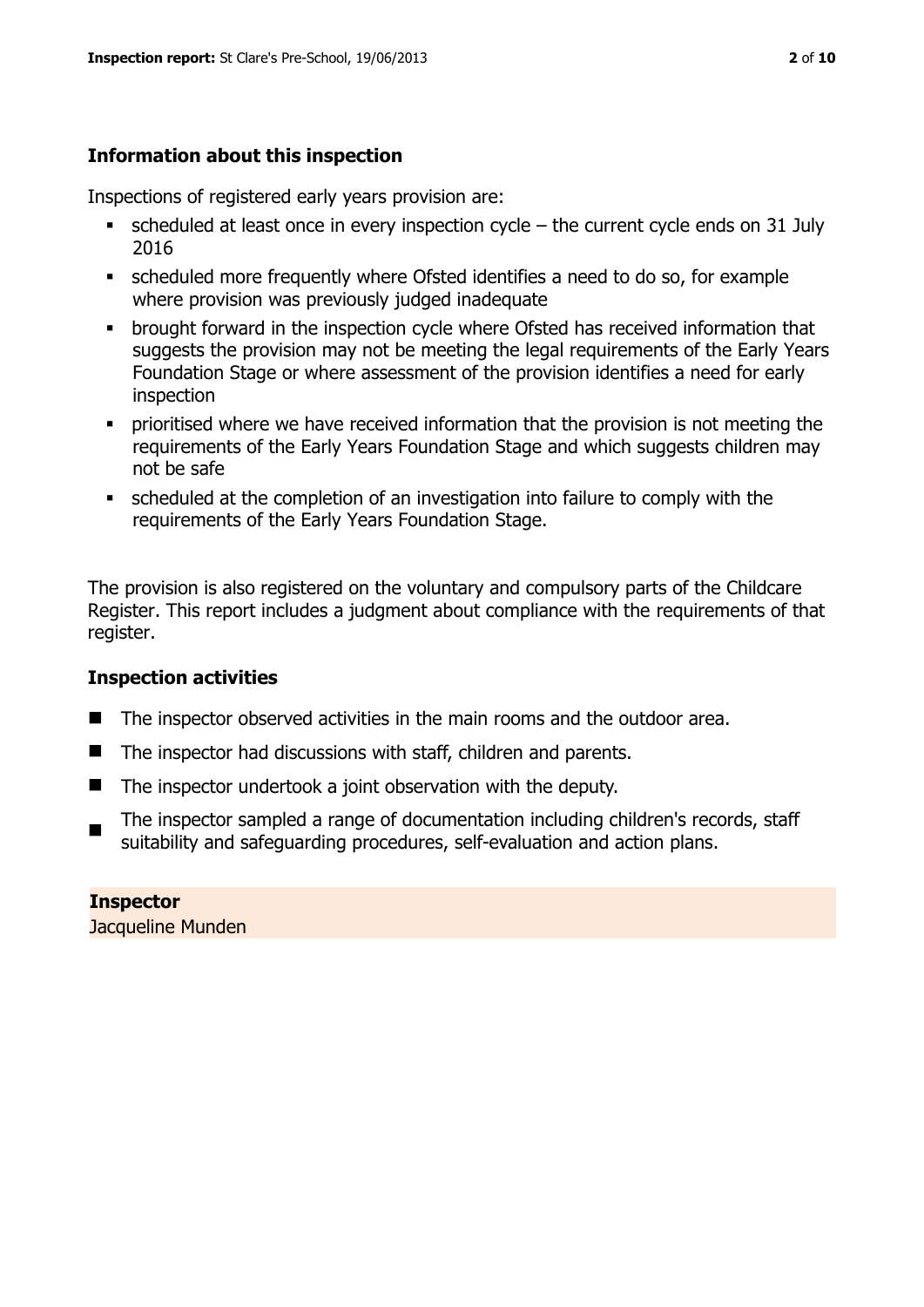# **Full Report**

# **Information about the setting**

St. Clare's Pre-School first opened in 1971 and registered with Ofsted as a company limited by guarantee in 2012. It is one of two pre-schools managed by the same board of directors. The pre-school operates from premises in a residential area of Havant, in Hampshire. Children have access to two main playrooms and an enclosed outside area. The pre-school is registered on the Early Years Register and the voluntary and compulsory parts of the Childcare Register. The pre-school opens Monday to Friday, term time only from 8:30am to 3:30pm, with an optional lunch club from 11.30am to 12.30pm. Children attend for a variety of sessions. The pre-school serves families from the local community and surrounding areas. The pre-school is in receipt of funding for free early education for two-, three- and four-year-olds. There are 70 pre-school children on roll. The pre-school supports children with special educational needs and/or disabilities and children learning English as an additional language. There are 13 members of staff who work directly with the children including the lead practitioner, a kitchen assistant and a lunchtime assistant. Of these, two hold a relevant early years qualification at level 4, seven at level 3 and two at level 2.

#### **What the setting needs to do to improve further**

#### **To further improve the quality of the early years provision the provider should:**

■ help children further to use their name cards for self-registration and for activity waiting lists by making the name cards easier to find, for example, by laying them out.

#### **Inspection judgements**

# **How well the early years provision meets the needs of the range of children who attend**

Children bound into the pre-school excited to see their friends and the staff. The sessions are an excellent balance of child-initiated and adult-led activities. Staff make an extensive range of rich and varied activities and resources available at all times. Children are confident in exploring these, which means they take the lead in their learning and enjoyment. Staff expertly use children's interests in their favourite football teams, for example, to encourage children's involvement in learning numbers and to develop pencil control. Staff make a template of a footballer's shirt, which children eagerly draw around. They learn to recognise numbers as they copy them onto the shirts. Staff extend this learning by helping children to put the numbers in order. Children learning English as an additional language are included and valued. Staff and children learn to count in French using the dual language number frieze. Staff make individual play plans for each child with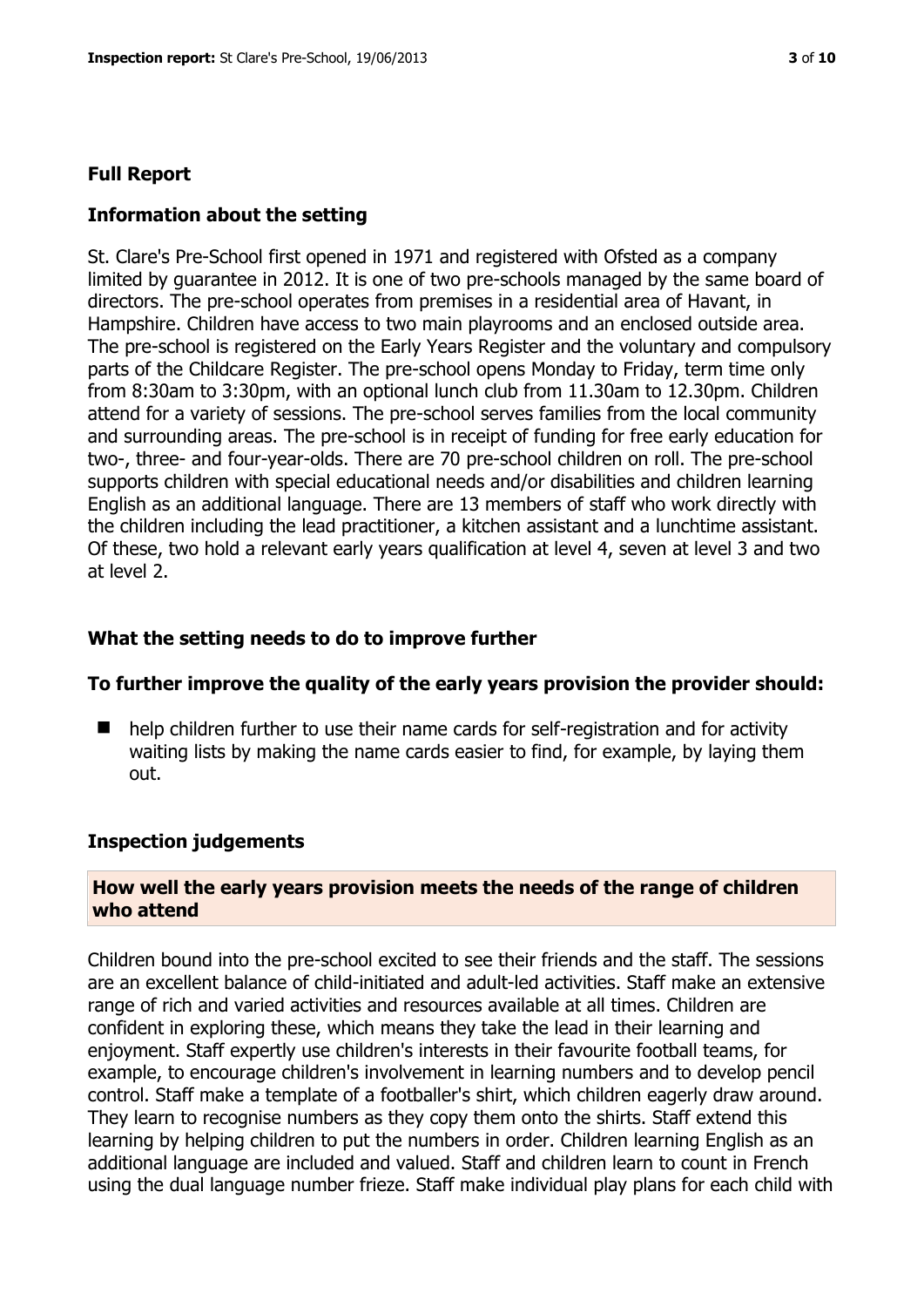special educational needs and/or disabilities and work closely with any other professionals involved in their care.

Staff divide children into age groups for some parts of the day, including large group times and key person group times. This enables staff to adjust the activities to meet the developmental needs of the children exceptionally well. Staff recognise the additional needs of the two year olds and show they have correct expectations of the younger children's ability to listen and concentrate. They are highly skilled in adapting activities to extend children's learning. Older children show very high levels of concentration as they take part in group sessions because staff use effective methods to engage them. Children learn about subtraction as they sing about monkeys jumping on and falling off the bed. Children are eager to wear the monkey masks and fall off the bed as they join in the song. Staff demonstrate excellent practice as they take time to point to and count each monkey that is left. Children show their good understanding as they hold up the correct number of fingers to correspond with the number of monkeys left.

Staff place an extremely high emphasis on promoting communication and language skills. They use Makaton signing as a visual means of communication with all children. Staff use their excellent knowledge, gained through research and training, to create an area with resources that are designed to promote speech and listening skills. Children explore the treasure baskets, developing and using language to describe what they feel. They learn about letter sounds as they explore the alphabet boxes. Staff effectively support more able children who are beginning to read blends of letters and some words such as 'mum' and 'dad'.

Sharply focused ongoing assessments promptly identify any concerns about children's development and feed into the progress check for children aged two years. Accurate, targeted individual planning ensures each child makes rapid progress. Parents and other providers, where children attend more than one provision, are fully engaged in this process. Parents receive information about a speech and language scheme that the preschool incorporates into their programme. This helps parents understand how to promote communication skills at home and promotes excellent shared learning. Children's progress is excellent as a result.

# **The contribution of the early years provision to the well-being of children**

The high staff to child ratio and the effective key person system play a significant role in ensuring all children are very happy and settled. All key people get to know every child exceptionally well, which helps establish secure emotional attachments. They have a particular in-depth knowledge of each child, their home backgrounds, the professionals involved in their life, and their very specific needs. The secure bonds children form with staff help children to be receptive to the support offered in their self-care routines. As a result, all children display great confidence and develop high levels of self-esteem.

The pre-school provides a superb environment, which effectively supports all areas of each children's learning and development. The outdoor play area is small but staff are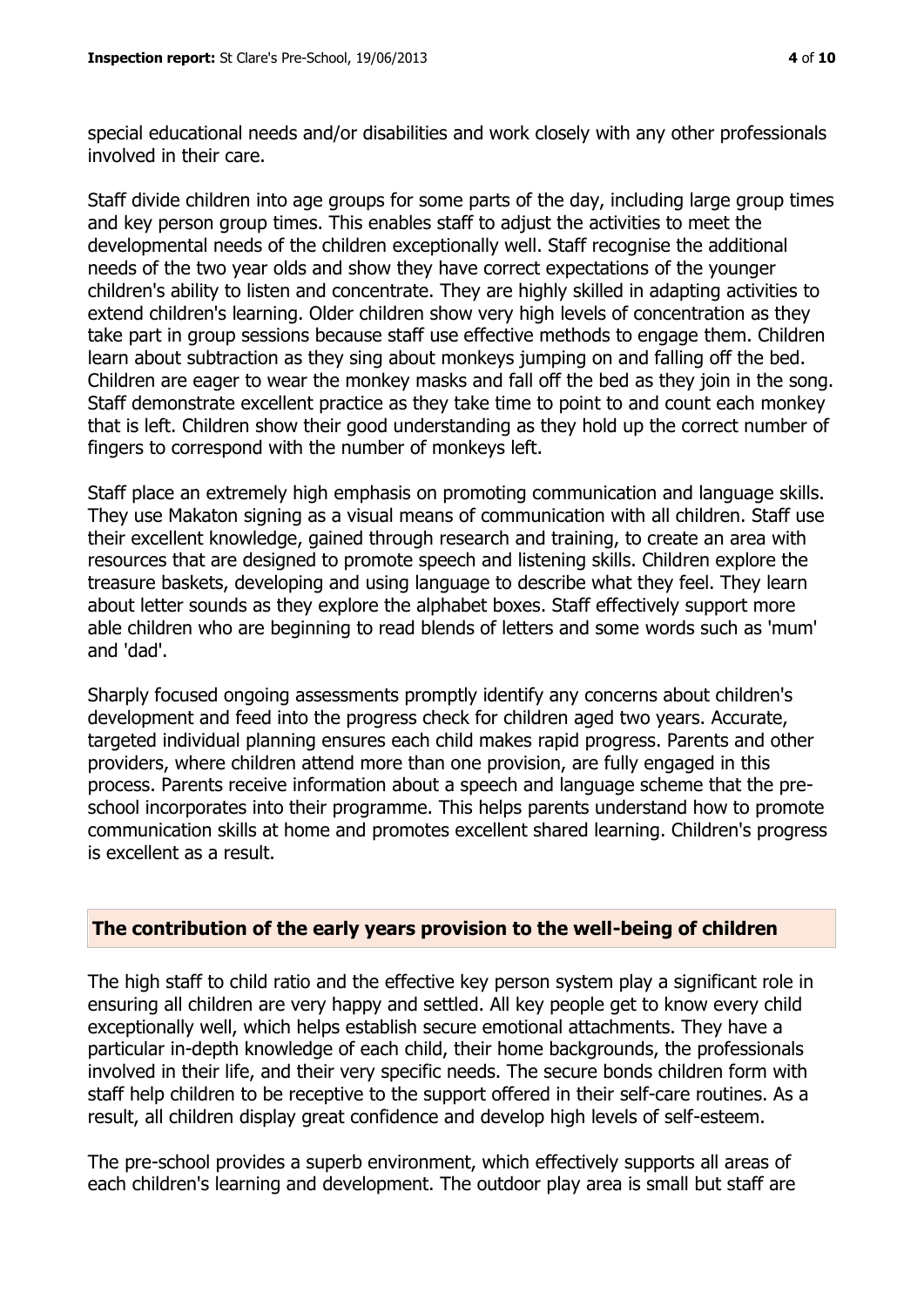inventive and continuously look for ways to use it imaginatively. They create areas to grow and care for plants, such as runner beans and carrots in tubs, to promote children's understanding of where food comes from. Staff use highly successful strategies to help children feel included and valued in the decisions made in the pre-school. Children use a picture voting system to contribute to group decisions on what new equipment to purchase and what specific equipment they would like out throughout the sessions. Staff are resourceful and make their own play equipment to meet the needs of children. The 'hand gym' bag contains a range of small items for children to use to strengthen their small muscles and develop coordination, which is particularly effective for children with physical difficulties. Children use pincer movements to attach pegs and make a fist as they squeeze the soft ball.

Children behave extremely well. This is because practitioners skilfully guide children towards using effective skills in playing cooperatively and generally encourage them to follow helpful procedures. Children waiting to have a turn on the computer place their name card on the waiting list. They use a timer as they begin their turn and know that it is someone else's turn when their time runs out. However, on occasions, some children cannot find their name cards easily to put them on the waiting list and to self-register. This is because name cards are stored in a tray and staff do not lay them out to help the children find them. This means some children do not always fully benefit from this system.

Staff promote effective hygiene practices and healthy lifestyles at all times. Children enjoy healthy snacks and parents are encouraged to support the healthy lunchbox policy. Children with medical needs are supported extremely well. Children benefit enormously from the time they spend outdoors and from the high levels of physical activity available to them. Thorough risk assessments and training help all staff to minimise hazards effectively to help keep the premises extremely safe and secure. Children are very aware about keeping themselves safe as they play, for example, they wipe up spilt water so that they do not slip over. Staff prepare children extremely well for the move to school and for their future learning. This is because children learn exceptionally positive skills and attitudes to exploring and learning, building friendships and their self-care. Staff forge superb links with schools whose teachers visit to read with the children prior to attending the school.

# **The effectiveness of the leadership and management of the early years provision**

Arrangements for safeguarding children's well-being are excellent. The management team has an extremely secure understanding of the safeguarding and welfare requirements. They work with the lead practitioner and staff to meet these to the highest standard at all times. All those involved respond promptly and effectively to any concerns that arise, working with outside agencies where necessary. This approach helps to ensure children are safe and protected at all times. All staff have an extremely secure knowledge of the child protection procedure to follow should they have a concern regarding a child. They begin child protection training as part of their induction and continue to increase their knowledge and skills through regular, ongoing training. The implementation of robust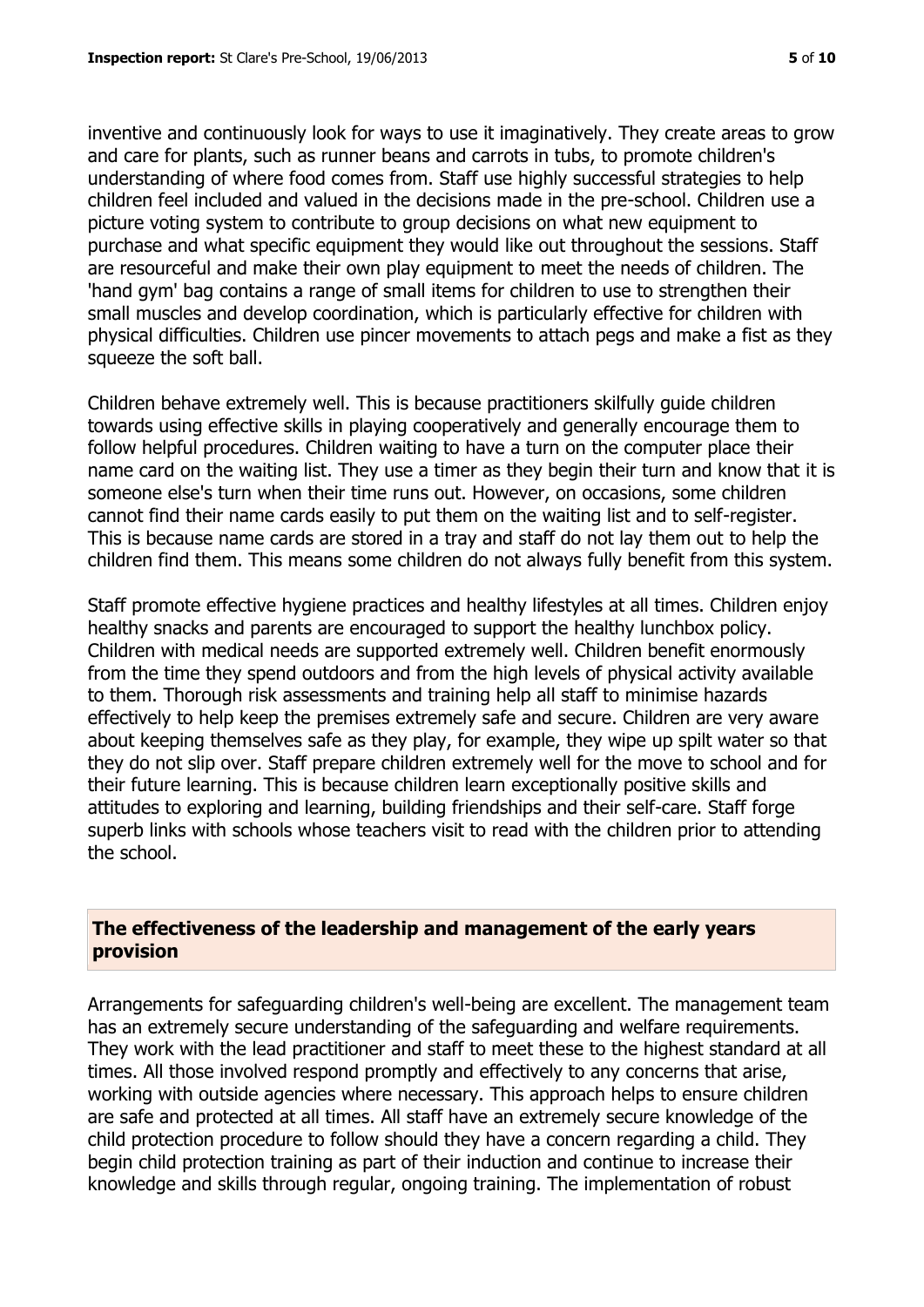procedures when recruiting staff and directors ensures the suitability of all adults involved in the pre-school.

'Aiming high' is the mantra of the pre-school. It has made many improvements since the last inspection in its pursuit of excellence. The effective use of staff appraisals targets their ongoing professional development. Many aspects of staff practice are used as examples of excellence by the local authority. They invite staff to share their skills with other providers. Management and staff use highly successful systems to evaluate all aspects of the preschool. Parents and children are regularly invited to give their opinions of the pre-school and what it provides. Staff meet regularly to share ideas and evaluate the effectiveness of the activities they provide and the progress children make. The local authority advisors help highlight areas for development. This process results in continuous improvements to maintain and develop the excellent practice and environment children enjoy.

The entire staff team have an exceptional understanding of the learning and development requirements. They work tirelessly to continuously improve the delivery of them. Management monitors children's progress to check specific groups of children are moving forward. A recent audit of children's progress identified that boys were not reaching such high levels of achievement in writing as the girls. Staff reviewed the environment and the opportunities provided to develop early writing skills. As a result, they planned using specific activities that the boys showed an interest in, such as sweeping with a broom, which helps develop their large muscles. Squirting water pistols at targets helps to develop hand to eye coordination. 'Secret writing dens', created by a sheet over the climbing frame act as a magnet to the boys. As a result, boys now show extremely high levels of interest in mark making and records show their levels of achievement for writing have risen significantly.

Partnership with parents is highly successful. Staff are very welcoming and friendly when parents arrive with their children. They use this time to discuss children's changing needs. Parents and carers report their children are making strides in their development since starting in the pre-school. For example, they comment 'Speech has improved so much and they are much more confident now and play with the other children'. Parents greatly appreciate the high levels of support staff provide to help them access the specialised help they and their children sometimes need. The team around the child, which includes parents, staff, other settings and outside agencies involved in children's care and learning, work exceptionally well together to deliver a consistent approach. Staff meet with teachers to share information about children's specific needs, ensuring children will continue to be supported effectively when they go to school. This has a very strong effect on each child's excellent welfare and learning, including those with special educational needs and/or disabilities.

#### **The Childcare Register**

| The requirements for the compulsory part of the Childcare Register are | Met |
|------------------------------------------------------------------------|-----|
| The requirements for the voluntary part of the Childcare Register are  | Met |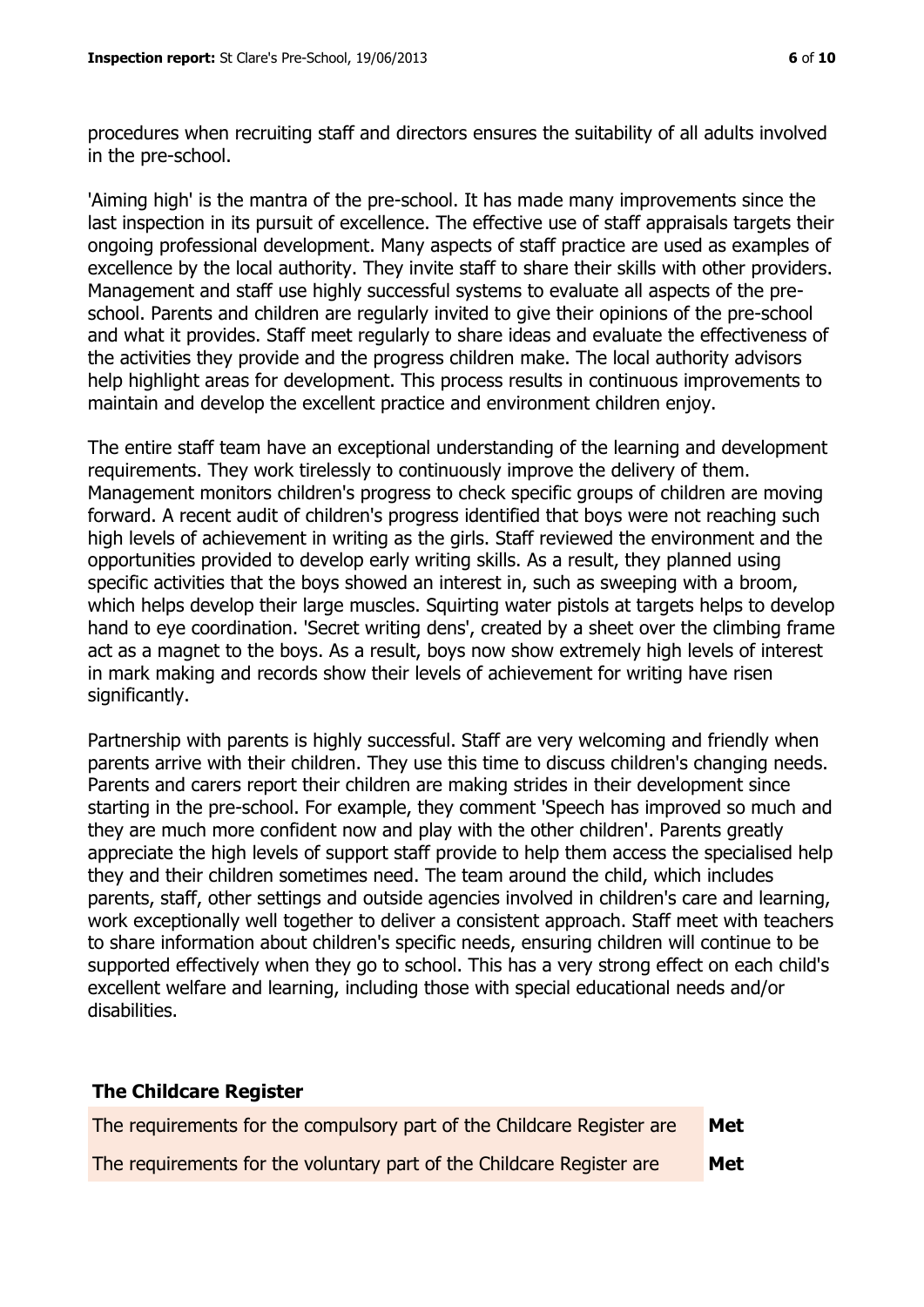# **What inspection judgements mean**

# **Registered early years provision**

| <b>Grade</b> | <b>Judgement</b> | <b>Description</b>                                                                                                                                                                                                                                                                                                                                                                 |
|--------------|------------------|------------------------------------------------------------------------------------------------------------------------------------------------------------------------------------------------------------------------------------------------------------------------------------------------------------------------------------------------------------------------------------|
| Grade 1      | Outstanding      | Outstanding provision is highly effective in meeting the needs<br>of all children exceptionally well. This ensures that children are<br>very well prepared for the next stage of their learning.                                                                                                                                                                                   |
| Grade 2      | Good             | Good provision is effective in delivering provision that meets<br>the needs of all children well. This ensures children are ready<br>for the next stage of their learning.                                                                                                                                                                                                         |
| Grade 3      | Satisfactory     | Satisfactory provision is performing less well than expectations<br>in one or more of the key areas. It requires improvement in<br>order to be good.                                                                                                                                                                                                                               |
| Grade 4      | Inadequate       | Provision that is inadequate requires significant improvement<br>and/or enforcement action. The provision is failing to give<br>children an acceptable standard of early years education and/or<br>is not meeting the safeguarding and welfare requirements of<br>the Early Years Foundation Stage. It will be inspected again<br>within 12 months of the date of this inspection. |
| Met          |                  | The provision has no children on roll. The inspection judgement<br>is that the provider continues to meet the requirements for<br>registration.                                                                                                                                                                                                                                    |
| Not met      |                  | The provision has no children on roll. The inspection judgement<br>is that the provider does not meet the requirements for<br>registration.                                                                                                                                                                                                                                        |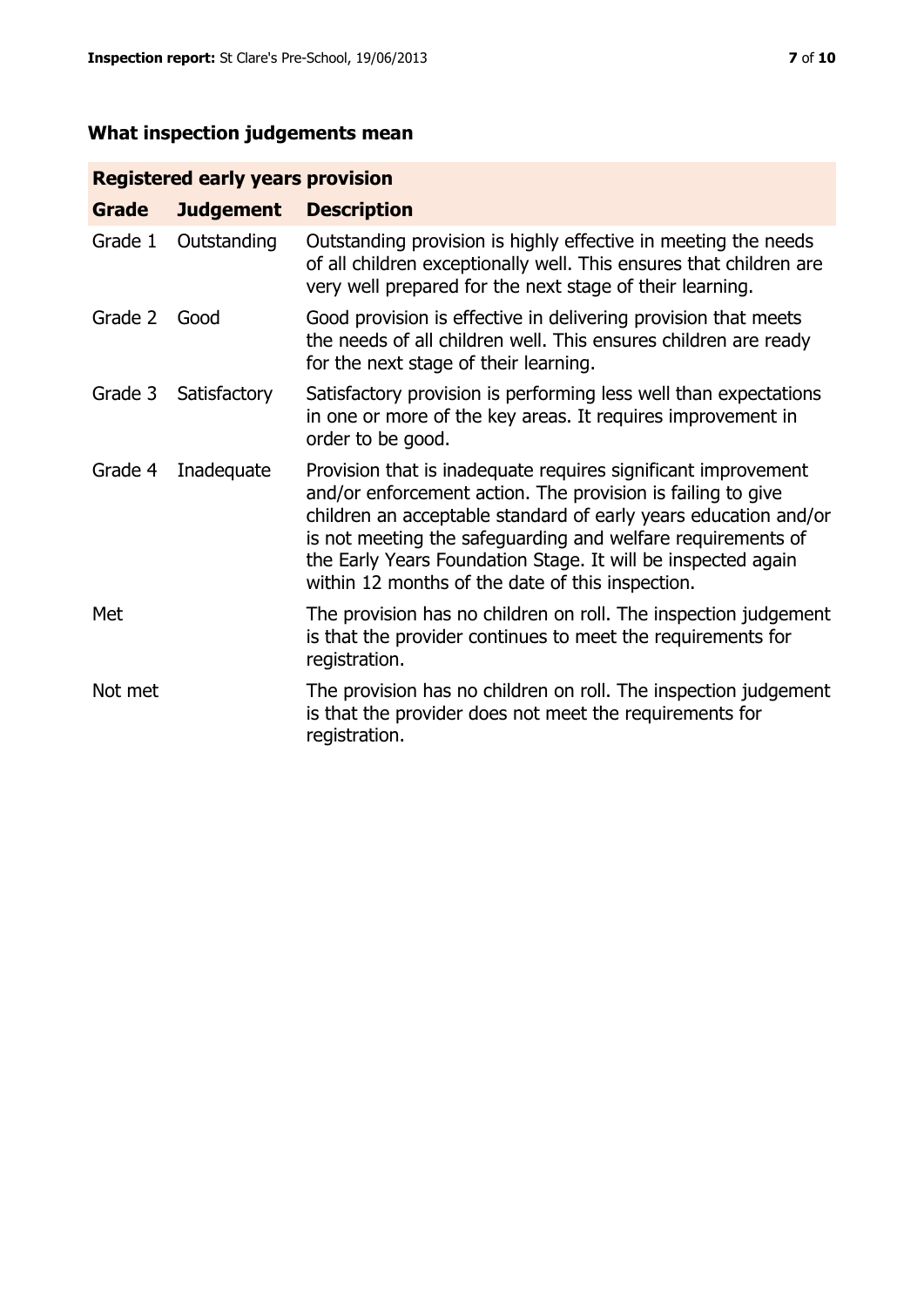# **Inspection**

This inspection was carried out by Ofsted under sections 49 and 50 of the Childcare Act 2006 on the quality and standards of provision that is registered on the Early Years Register. The registered person must ensure that this provision complies with the statutory framework for children's learning, development and care, known as the Early Years Foundation Stage.

# **Setting details**

| Unique reference number       | EY454097                 |
|-------------------------------|--------------------------|
| <b>Local authority</b>        | Hampshire                |
| <b>Inspection number</b>      | 899011                   |
| <b>Type of provision</b>      | Full-time provision      |
| <b>Registration category</b>  | Childcare - Non-Domestic |
| <b>Age range of children</b>  | $2 - 8$                  |
| <b>Total number of places</b> | 40                       |
| Number of children on roll    | 70                       |
| <b>Name of provider</b>       | St Clare's Pre-School    |
| Date of previous inspection   | not applicable           |
| <b>Telephone number</b>       | 02392479255              |

Any complaints about the inspection or the report should be made following the procedures set out in the guidance *'Complaints procedure: raising concerns and making complaints* about Ofsted', which is available from Ofsted's website: www.ofsted.gov.uk. If you would like Ofsted to send you a copy of the guidance, please telephone 0300 123 4234, or email enquiries@ofsted.gov.uk.

# **Type of provision**

For the purposes of this inspection the following definitions apply:

Full-time provision is that which operates for more than three hours. These are usually known as nurseries, nursery schools and pre-schools and must deliver the Early Years Foundation Stage. They are registered on the Early Years Register and pay the higher fee for registration.

Sessional provision operates for more than two hours but does not exceed three hours in any one day. These are usually known as pre-schools, kindergartens or nursery schools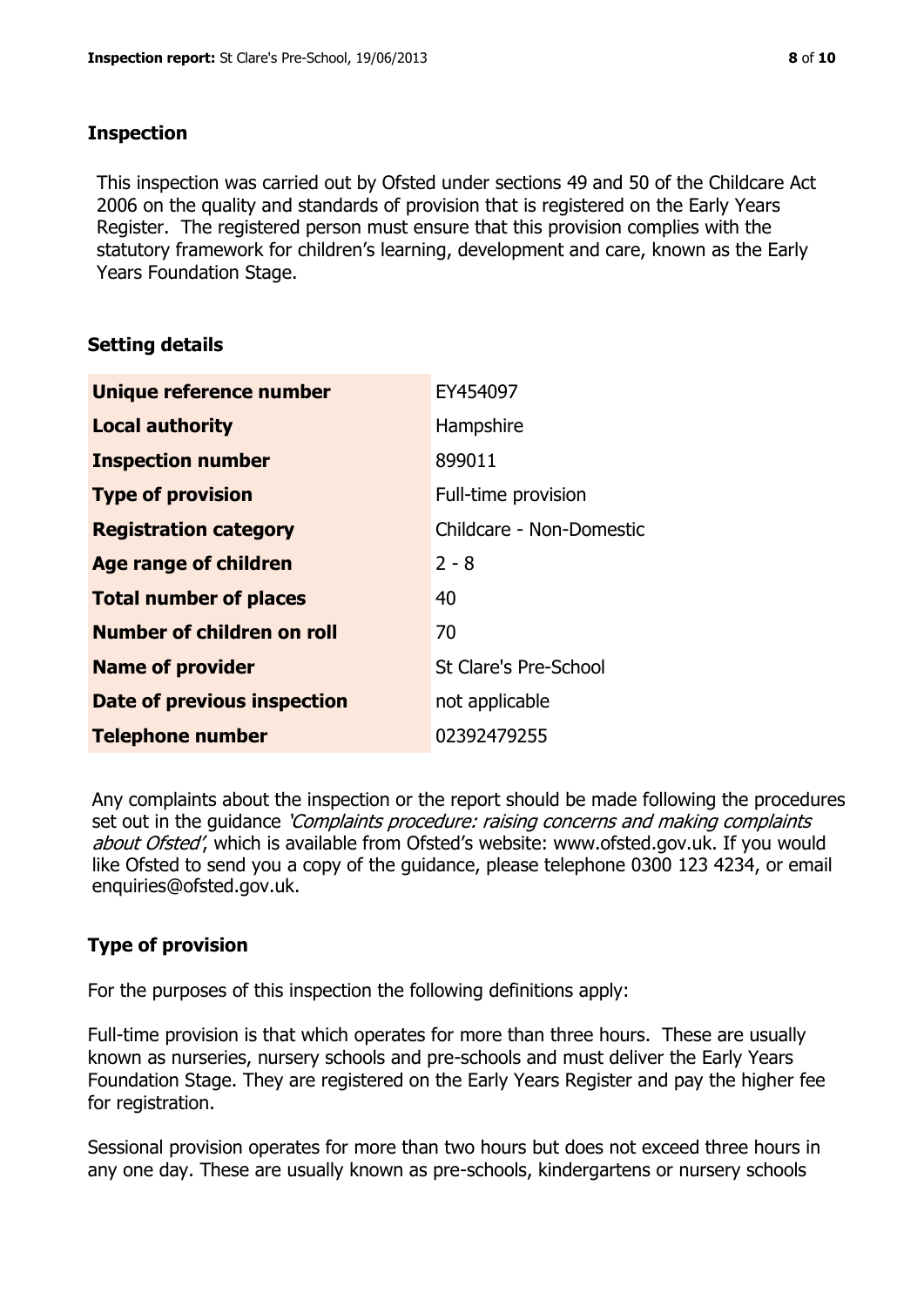and must deliver the Early Years Foundation Stage. They are registered on the Early Years Register and pay the lower fee for registration.

Childminders care for one or more children where individual children attend for a period of more than two hours in any one day. They operate from domestic premises, which are usually the childminder's own home. They are registered on the Early Years Register and must deliver the Early Years Foundation Stage.

Out of school provision may be sessional or full-time provision and is delivered before or after school and/or in the summer holidays. They are registered on the Early Years Register and must deliver the Early Years Foundation Stage. Where children receive their Early Years Foundation Stage in school these providers do not have to deliver the learning and development requirements in full but should complement the experiences children receive in school.